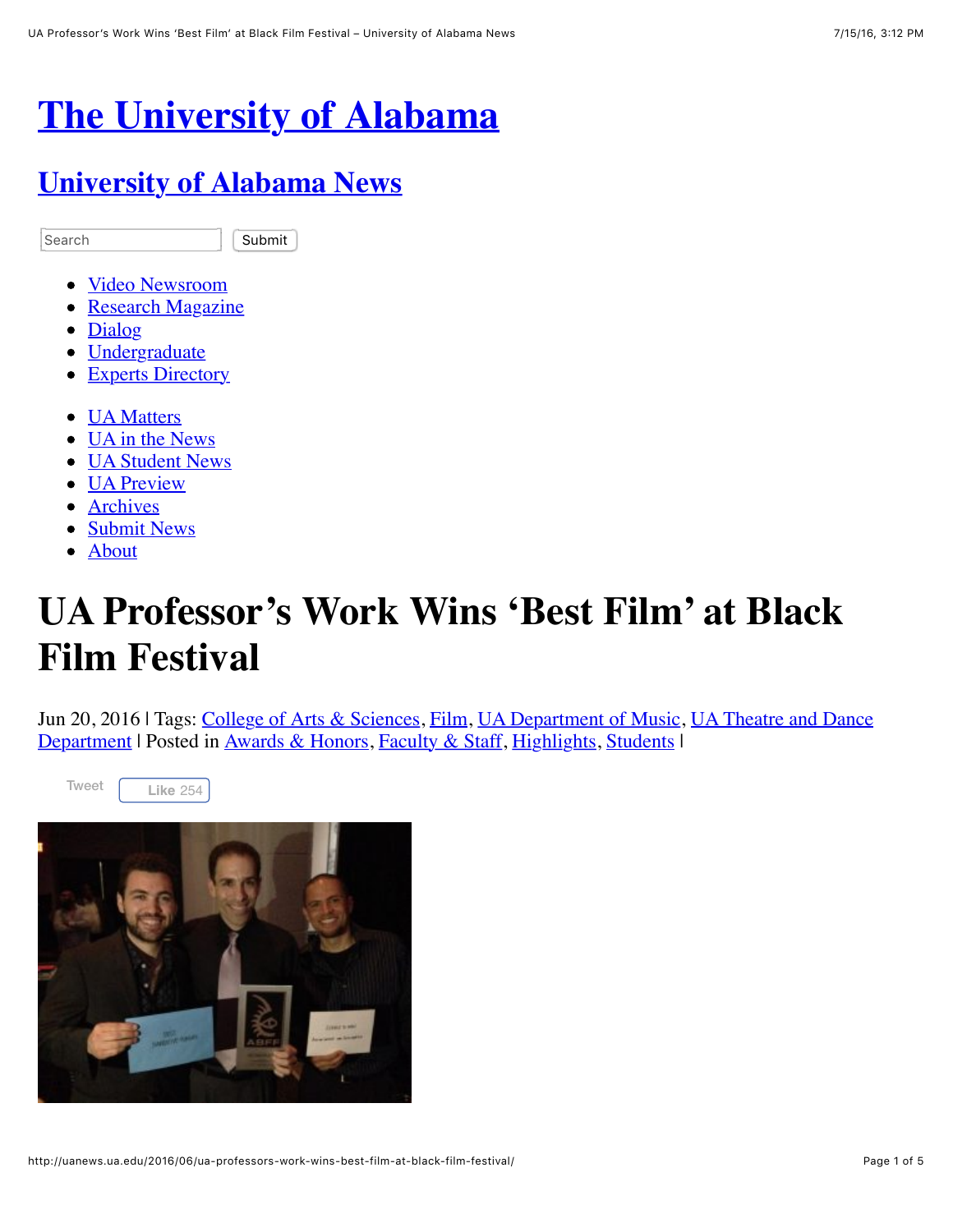UA theatre professor Seth Panitch (center), poses with "Service to Man" actor Morgan Auld (left) and the film's co-director Aaron Greer.

TUSCALOOSA, Ala. — University of Alabama theatre professor Seth Panitch's first full, feature-length [film, "](http://www.abff.com/2016-film-screenings/narrative-features/)[Service to Man](http://uanews.ua.edu/2016/06/ua-theatre-professors-film-to-premiere-at-american-black-film-festival/)[," was awarded the grand jury prize for best film at the 20th American Black Film](http://www.abff.com/2016-film-screenings/narrative-features/) **Festival Sunday.** 

"We feel terrific about it," Panitch said. "We were the only university-sponsored and supported film in the entire competition. So to have them honor us with best picture was a real shock and incredibly gratifying, especially considering the caliber of films that were running this year. They were terrific film. We were very happy just to be run among them."

The film was one of 25 selected to be showcased at the festival, which is the largest of its kind in the country. The festival is dedicated to bringing awareness of entertainment content made by and about people of African descent to a worldwide audience, according to its website.

The festival was held in Miami June 15-19.

"Service to Man" was the only university-produced film in the festival. It was nominated for best screenplay, best direction and best film. It premiered alongside films such as comedian Kevin Hart's "Central Intelligence."

Panitch, who is head of the Master of Fine Arts Acting Program in the department of theatre and dance, said the film is loosely based on his father's experiences as one of the first white students at Meharry Medical College in Nashville, Tenn., in 1968.

He said the film depicts white and black medical students communicating and working together during a time of great duress in the country, including the assassination of the Rev. Dr. Martin Luther King Jr., and its aftermath.

"With all the difficulties people of different races dealt with back then, they somehow found a way to communicate that has been, perhaps, forgotten in many circles today," he said.

Panitch started working on the film as part of a larger initiative he began in 2006 called the Bridge Project. The Bridge Project helps UA theatre students bridge the gap between being a theatre student and a working theatre professional. It places them in professional productions alongside established actors in reputable theaters.

Working with professional actors such as Keith David, who was in "Platoon," and Lamman Rucker, who was in "Why Did I Get Married?," about 30 UA students played a part in "Service in Man" through the Bridge Project.

It took Panitch five years to research and write the script for the movie – he completed it in 2013. From there, he partnered with Aaron Greer, a former associate professor of telecommunications and film at UA, and started pre-production with a camera crew culled together from markets across the country.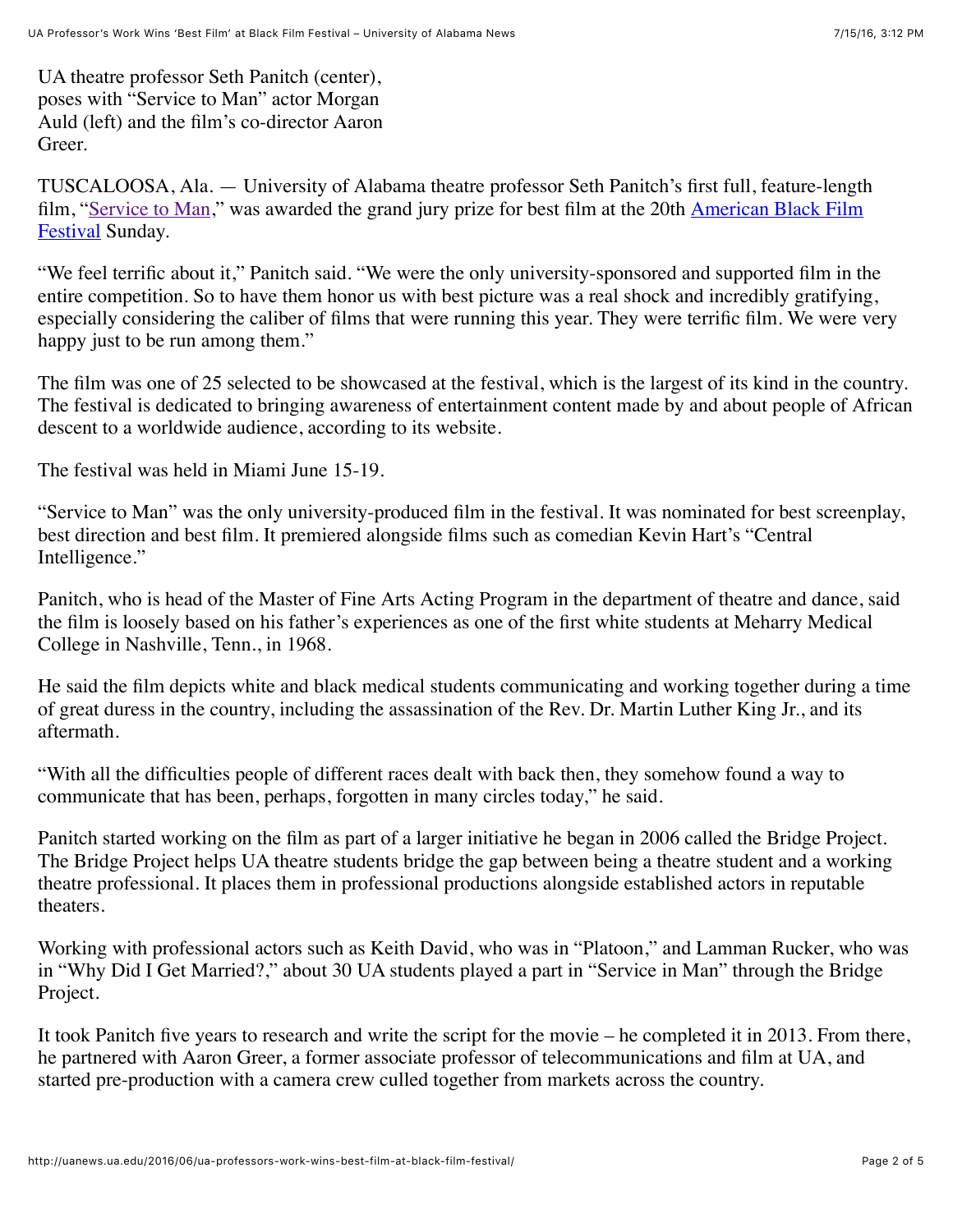Andy Fitch, an associate professor of scene design at UA, created all the sets in the movie, and Tom Wolfe, a professor in UA's department music, composed all of the music. Dominic Yeager, assistant professor of theatre, served as business manager for the massive undertaking.

The movie was filmed in West Alabama and on UA's and Shelton State Community College's campuses from May to early June.

Now that the festival is over, Panitch hopes the film will generate enough interest to be shown at other film festivals and possibly be released, either digitally or nationally.

"There were representatives from other festivals who were there scouting us and said they were interested in using our film in their festivals," he said.

UA's theatre and dance department, part of the College of Arts and Sciences, became a unified department in 1979. For the past 34 years, the department has produced student and faculty directed, performed and designed work. The department cultivates the next generation of performing arts professionals through comprehensive undergraduate and graduate degree programs. Visit theatre ua edu.

The University of Alabama, a student-centered research university, is experiencing significant growth in both enrollment and academic quality. This growth, which is positively impacting the campus and the state's economy, is in keeping with UA's vision to be the university of choice for the best and brightest students. UA, the state's flagship university, is an academic community united in its commitment to enhancing the quality of life for all Alabamians.

- **CONTACT:** Jamon Smith, UA media relations, [jamon.smith@ua.edu,](mailto:jamon.smith@ua.edu) 205/348-4956
- **SOURCE:** Seth Panitch, [spanitch@ua.edu](mailto:spanitch@ua.edu), 310/945-6290

### **Related News**

- **[UA Theatre Professor's Film to Premiere at American Black Film Festival](http://uanews.ua.edu/2016/06/ua-theatre-professors-film-to-premiere-at-american-black-film-festival/)**
- **[UA Digital Cinema Collaboration 'Moving Around Heidegger' Chosen for Prestigous European](http://uanews.ua.edu/2009/02/ua-digital-cinema-collaboration-moving-around-heidegger-chosen-for-prestigous-european-exhibition/) Exhibition**
- **[UA Among Top Universities in Enrollment of Goldwater Scholars; Four Students Receive Elite](http://uanews.ua.edu/2011/04/ua-among-top-universities-in-enrollment-of-goldwater-scholars-four-students-receive-elite-award/) Award**
- **[UA Students, Professors Author Book Chapter on Autism App](http://uanews.ua.edu/2013/10/ua-students-professors-author-book-chapter-on-autism-app/)**

## **Most Popular**

- [UA Study Shows Stark Differences in How Conservatives, Liberals See Data](http://uanews.ua.edu/2016/07/ua-study-shows-stark-differences-in-how-conservatives-liberals-see-data/)
- <u>['Pleasantville' Wins 2016 Harper Lee Prize for Legal Fiction](http://uanews.ua.edu/2016/07/pleasantville-wins-2016-harper-lee-prize-for-legal-fiction/)</u>
- [UA to Conduct STEM Entrepreneurship Camp for Students in High School](http://uanews.ua.edu/2016/07/ua-to-conduct-stem-entrepreneurship-camp-for-students-in-high-school/)
- [UA Political Science Professors Offer Expertise on Vice President Picks](http://uanews.ua.edu/2016/07/ua-political-science-professors-offer-expertise-on-vice-president-picks/)
- [Dean's List Students Named for UA Spring 2016 Term](http://uanews.ua.edu/2016/06/deans-list-students-named-for-ua-spring-2016-term/)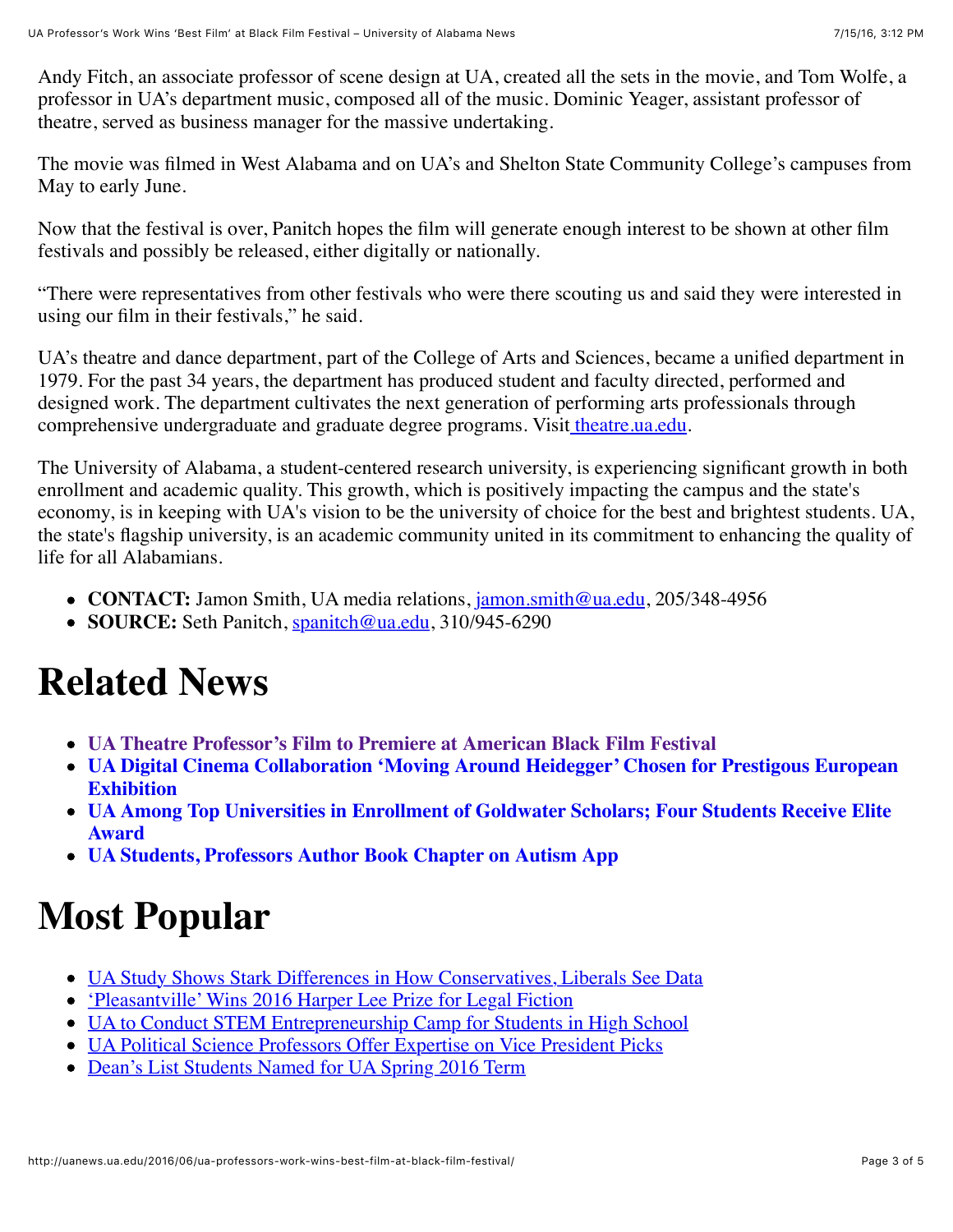### **Recent Events**

- **[Free Chemistry 104/105 Review Session](http://events.ua.edu/event/32344/)** Mon, July 18, 2016 - 6:00 pm
- **CPT/OPT Processing** [Tue, July 19, 2016 - 10:00 am](http://events.ua.edu/event/24939/)
- **[EXHIBITION: In Miniature Small Pictures from the Paul R. Jones Collection of American Art](http://events.ua.edu/event/32711/)** Tue, July 19, 2016 - 10:00 am
- **[TIAA Individual Counseling Sessions](http://events.ua.edu/event/33166/)** Tue, July 19, 2016 - 10:00 am
- **How to Submit an IRB HSP** [Tue, July 19, 2016 - 11:00 am](http://events.ua.edu/event/32513/)
- **[Remembering 4 Little Girls: A Gallery of Creative Expression](http://events.ua.edu/event/32881/)** Tue, July 19, 2016 - 11:00 am

#### **Find UA on Facebook**

**Like** 534K people like this. [Sign Up](https://www.facebook.com/campaign/landing.php?campaign_id=137675572948107&partner_id=uanews.ua.edu&placement=like_plugin&extra_1=http%3A%2F%2Fuanews.ua.edu%2F2016%2F06%2Fua-professors-work-wins-best-film-at-black-film-festival%2F&extra_2=US) to see what your friends like.

**Follow UA on Twitter**

| Follow @uofalabama |  | $\langle 8,290$ |
|--------------------|--|-----------------|
|--------------------|--|-----------------|

followers

#### **Watch UA on YouTube**

| The University of Alabama<br>256 videos |     |                 |
|-----------------------------------------|-----|-----------------|
| Subscribe                               | -2K | <b>You Tube</b> |

| <b>Email Newsletter</b>           |  |
|-----------------------------------|--|
| Subscribe<br><b>Email Address</b> |  |

- [Text Only](http://transcoder.usablenet.com/tt/referrer)
- [Equal Opportunity](http://eop.ua.edu/)
- [Disclaimer](http://ua.edu/disclaimer.html)
- [Privacy](http://ua.edu/privacy.html)